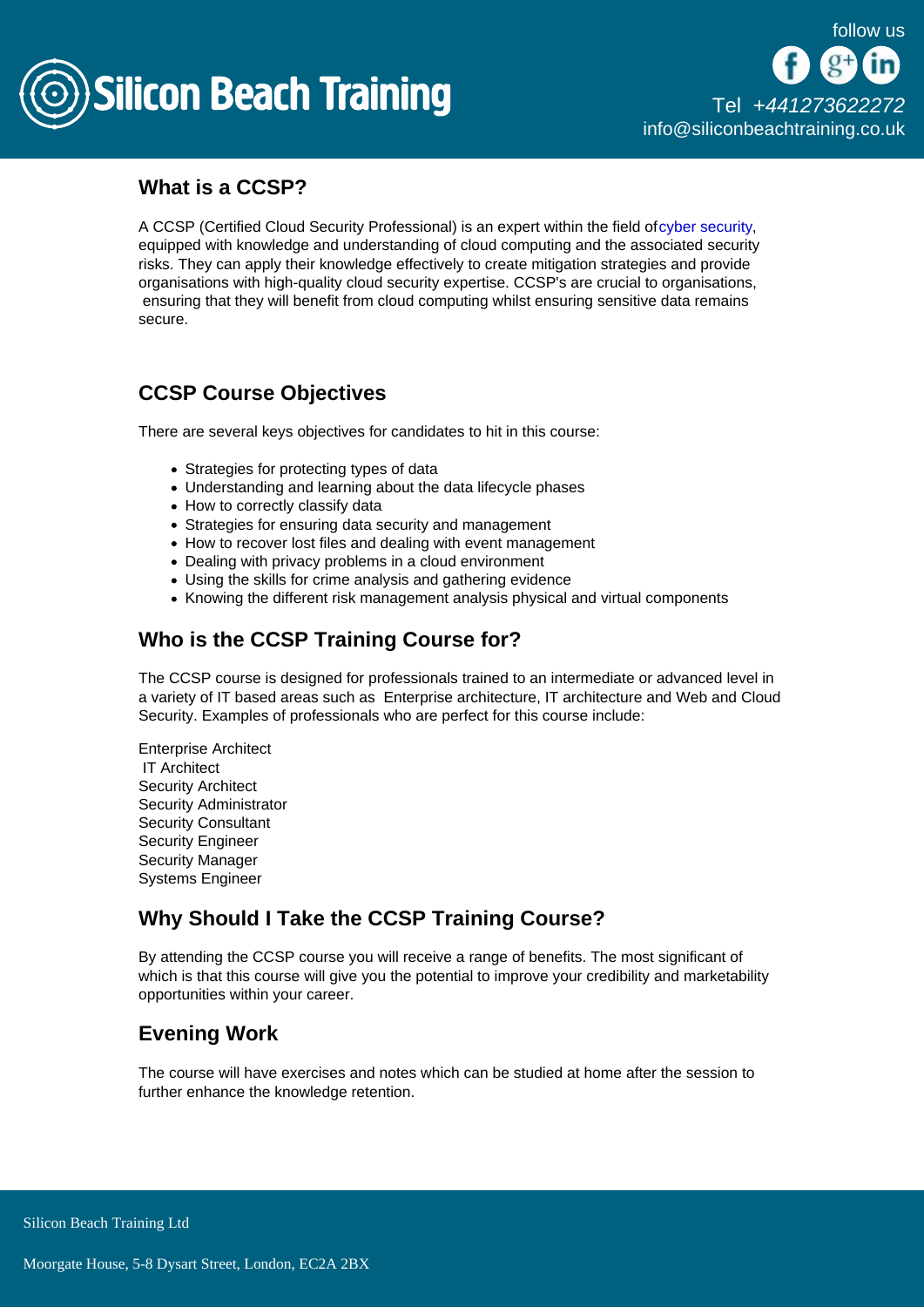

### CCSP Exam Information

4 hours in duration 125 multiple choice questions 70% pass rate

The exam is not included in the course. Candidates would need to book the exam themselves.

### Part 1: Architectural Concepts and Design Requirements

- Understanding cloud computing concepts
- Reference architecture
- Designing principles for secure computing
- Data storage architecture
- Services

#### Part 2: Cloud Data Security

- Data lifecycle
- Classification technologies
- Implement concept of data discovery
- Records protection for safeguarding information
- Design and implement Data Risk Management
- Implement audibility, traceability, and archival policies
- Planning file retention and detection
- Manage accountability and events

### Part 3: Cloud platform and infrastructure security

- Analysing risks link to infrastructure
- Designing and planning safety controls
- Planning for Disaster Recovery and Business Continuity Management
- Using framework

### Part 4: Cloud Security Applications

- Understanding computing software assurance and validation
- Using verified secure software
- Understanding Software Development Lifecycle process
- Design Access Management solutions
- Cloud Application Architecture

Silicon Beach Training Ltd